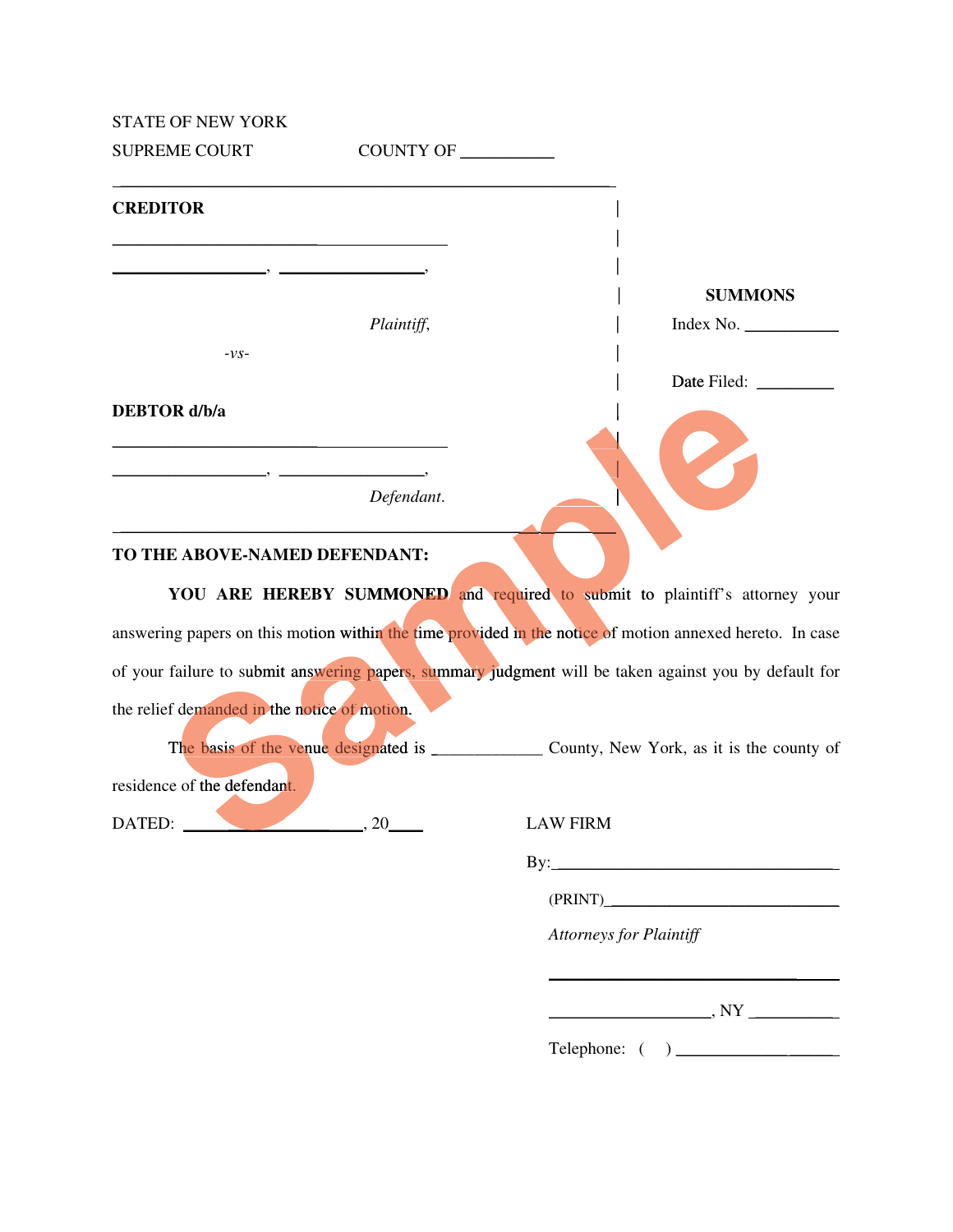STATE OFNEW YORK

SUPREME COURT COURT OF \_\_\_\_\_\_\_\_

| <b>CREDITOR,</b>                                                             |            | <b>NOTICE OF MOTION FOR</b>                                                                                 |
|------------------------------------------------------------------------------|------------|-------------------------------------------------------------------------------------------------------------|
|                                                                              |            | <b>SUMMARY JUDGMENT IN</b>                                                                                  |
|                                                                              | Plaintiff  | <b>LIEU OF COMPLAINT</b>                                                                                    |
| $\sim v s \sim$                                                              |            | Index No.                                                                                                   |
| DEBTOR d/b/a,                                                                |            |                                                                                                             |
|                                                                              | Defendant, |                                                                                                             |
|                                                                              |            | Upon the summons, dated _________, 20____, and the affidavit of ______________ sworn to on                  |
|                                                                              |            | 20 he plaintiff will move this Court, at an IAS Term, Part has the                                          |
| Courthouse,                                                                  |            | <b>New</b><br>York<br>on                                                                                    |
|                                                                              |            | 20 <sub>, at</sub> in the negative near a soon as counsel may be heard, for an                              |
|                                                                              |            | order directing the entry of judgment for the plaintiff and against the defendant in the amount of          |
|                                                                              |            | $\frac{-100}{-100}$<br>Dollars<br>and                                                                       |
|                                                                              |            | $(\$$ , 20, and for such other                                                                              |
|                                                                              |            | and further relief as to the court may seem just and proper, plus the costs of this motion, upon the ground |
| that this action is based upon a sister state judgment which is unsatisfied. |            |                                                                                                             |
|                                                                              |            | Take further notice that all answering papers shall be served on the undersigned on or before the           |
| $10th$ day after personal delivery of the summons to you.                    |            |                                                                                                             |
| DATED:<br>$\sim$ 2007                                                        |            | <b>LAW FIRM</b>                                                                                             |

By:\_\_\_\_\_\_\_\_\_\_\_\_\_\_\_\_\_\_\_\_\_\_\_\_\_\_\_\_\_\_\_\_

(PRINT NAME) \_\_\_\_\_\_\_\_\_\_\_\_\_\_\_\_\_\_\_\_\_\_\_\_\_

*Attorneys for Plaintiff* 

 **CREDITOR**

Office and Post Office Address

\_\_\_\_\_\_\_\_\_\_\_\_\_\_, New York \_\_\_\_\_\_\_

Telephone ( ) \_\_\_\_\_\_\_\_\_\_\_\_

 $\frac{\partial u_{\mu\nu}}{\partial \nu}$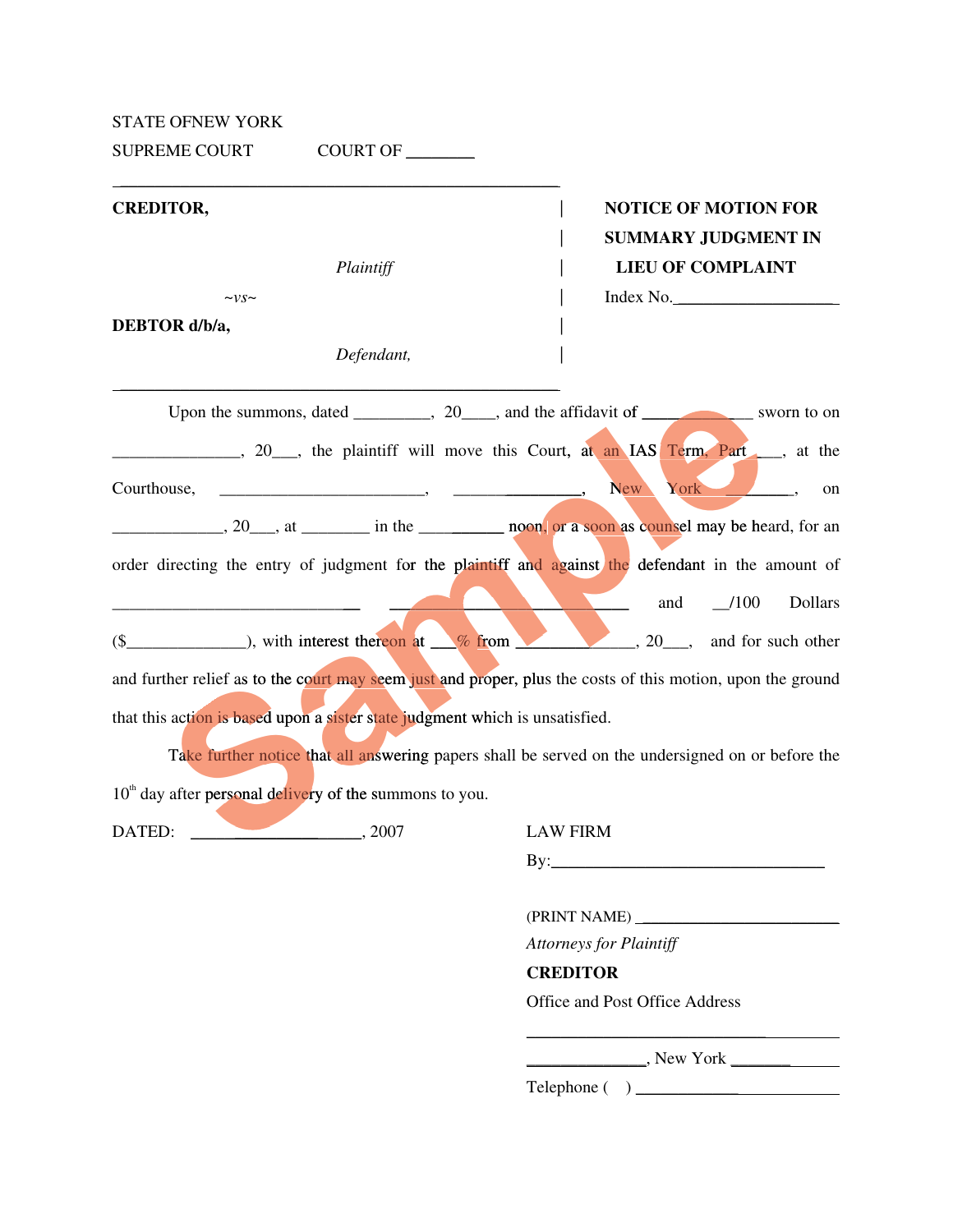## STATE OF NEW YORK

SUPREME COURT COUNTY OF \_\_\_\_\_\_\_\_

| <b>CREDITOR,</b>                                                                                           |                                                 |
|------------------------------------------------------------------------------------------------------------|-------------------------------------------------|
| Plaintiff,                                                                                                 | <b>AFFIDAVIT</b>                                |
| $\sim v s \sim$                                                                                            | Index No.                                       |
| DEBTOR d/b/a,                                                                                              |                                                 |
| Defendant.                                                                                                 |                                                 |
|                                                                                                            |                                                 |
| COUNTY OF                                                                                                  |                                                 |
| <u><b>Example 20</b></u> , being duly sworn, deposes and says:                                             |                                                 |
| 1.                                                                                                         |                                                 |
| in support of a motion for summary judgment in lieu of complaint based upon my personal knowledge,         |                                                 |
| the plaintiff's records, and the records of the original forum.                                            |                                                 |
| This is an action based upon a judgment of the State of __________________ to make it<br>2.                |                                                 |
| a judgment of this State and to enforce and collect it; the underlying cause of action was for goods, sold |                                                 |
| and delivered.                                                                                             |                                                 |
| $\dots$ day of $\overline{\phantom{a}}$<br>On the<br>3.                                                    | 20 <sub>, upon</sub> the defendant's default in |
| judgment<br>rendered<br>the<br>was<br>in<br>appearance,<br>a                                               | <b>Court</b><br>of                              |
| , in favor of the plaintiff and against the defendant for the sum of                                       |                                                 |
|                                                                                                            | and $\angle 100$ Dollars (\$<br>and             |
| and 100 Dollars (\$<br><u> 1980 - Jan James James Barnett, fransk politik (d. 1980)</u>                    |                                                 |
| \$_______________. A court-exemplified copy of the judgment is annexed hereto and made a part hereof       |                                                 |
| as Exhibit "A".                                                                                            |                                                 |
| 4.                                                                                                         |                                                 |

still is a court of general jurisdiction.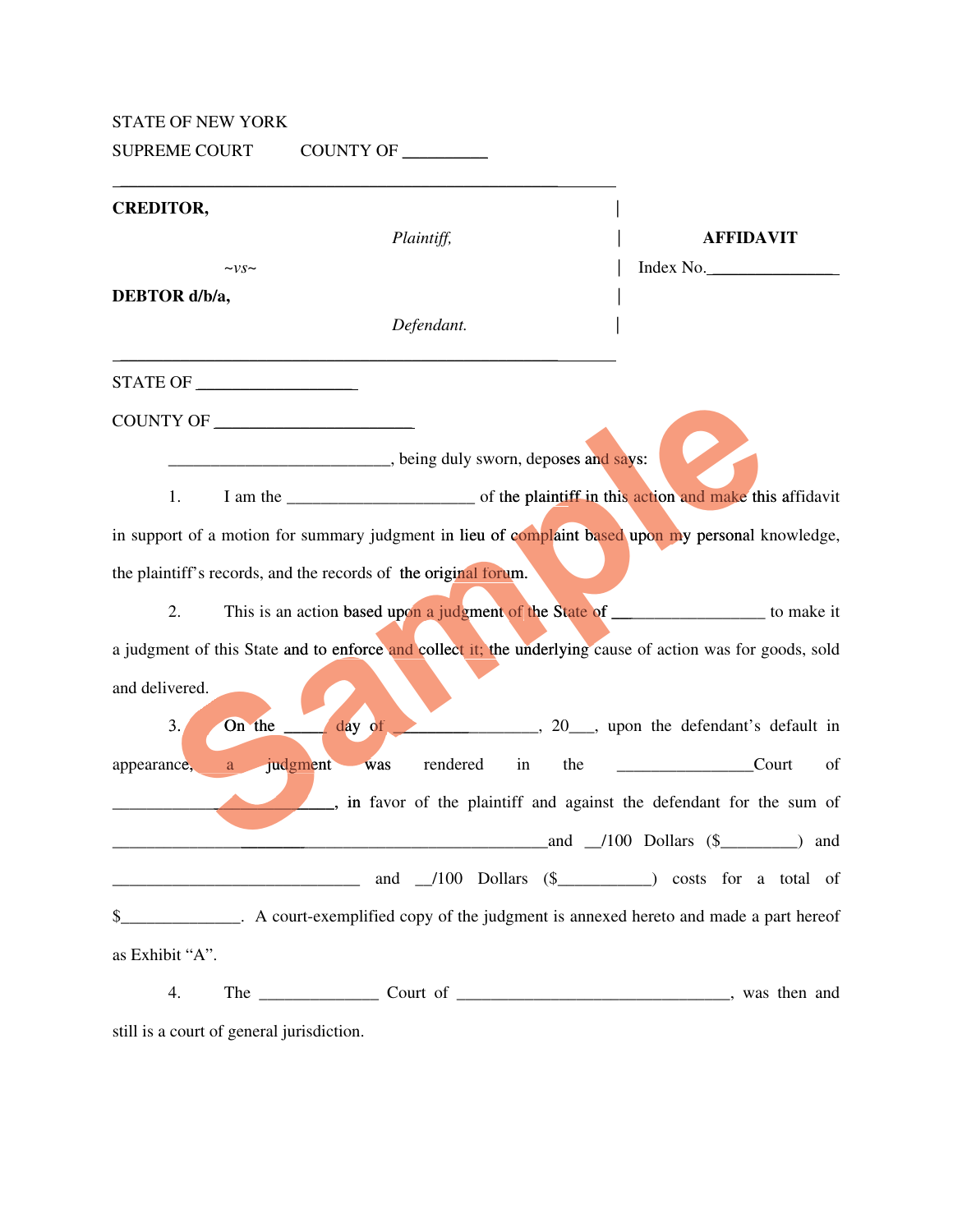5. The Court had jurisdiction over the defendant because the underlying transactions took

place in the State of \_\_\_\_\_\_\_\_\_\_(or pursuant to a forum selection clause set forth in the credit agreement included as an exhibit to the original complaint which is included as part Exhibit "A" hereto.

6. Venue in County was proper because it is the residence of the plaintiff.

7. No appeal has been taken nor has any motion or action been taken with reference to the judgment and the judgment remains totally unpaid.

8. Defendant has a place of business in \_\_\_\_\_\_\_\_\_\_\_\_ County, New York.

9. There is no defense to this cause of action and no part of the judgment has been paid and no previous application for the relief sought has been made.

10. I have been advised that, pursuant to the law of  $\frac{1}{\sqrt{1-\frac{1}{\sqrt{1-\frac{1}{\sqrt{1-\frac{1}{\sqrt{1-\frac{1}{\sqrt{1-\frac{1}{\sqrt{1-\frac{1}{\sqrt{1-\frac{1}{\sqrt{1-\frac{1}{\sqrt{1-\frac{1}{\sqrt{1-\frac{1}{\sqrt{1-\frac{1}{\sqrt{1-\frac{1}{\sqrt{1-\frac{1}{\sqrt{1-\frac{1}{\sqrt{1-\frac{1}{\sqrt{1-\frac{1}{\sqrt{1-\frac{1}{\sqrt{1-\frac{1}{\$ to recover post-judgment interest at the rate of  $\_\%$  per annum from the date of its entry.  $\overline{\phantom{a}}$ , the plaintiff is entitled

er post-judgment interest at the rate of <u>each</u> of per annum from the date of its entry.<br> **WHEREFORE**, it is respectfully requested that summary judgment be granted making the judgment and decree of the  $\frac{1}{\sqrt{2\pi}}$  Court of the State of  $\frac{1}{\sqrt{2\pi}}$  rendered in the plaintiff's favor and against the defendant on  $\Box$ ,  $\Box$ ,  $\Box$ ,  $\Box$ , a judgment of this court, together with such other and further relief as the court deems proper. 9. There is no defense to this cause of action and no part of the judgment has been<br>tious application for the relief sought has been made.<br>
10. I have been advised that, pursuant to the law of<br>
ver post-judgment interest a her and as de r efore \_\_\_\_\_\_\_\_\_\_\_ \_\_\_\_\_\_\_\_\_\_**S**, \_\_\_\_\_\_\_

 $\blacksquare$   $\blacksquare$   $\blacksquare$   $\blacksquare$   $\blacksquare$   $\blacksquare$   $\blacksquare$   $\blacksquare$   $\blacksquare$   $\blacksquare$   $\blacksquare$   $\blacksquare$   $\blacksquare$   $\blacksquare$   $\blacksquare$   $\blacksquare$   $\blacksquare$   $\blacksquare$   $\blacksquare$   $\blacksquare$   $\blacksquare$   $\blacksquare$   $\blacksquare$   $\blacksquare$   $\blacksquare$   $\blacksquare$   $\blacksquare$   $\blacksquare$   $\blacksquare$   $\blacksquare$   $\blacksquare$   $\blacks$ 

(PRINT NAME)\_\_\_\_\_\_\_\_\_\_\_\_\_\_\_\_\_\_\_\_\_\_

Notary Public

 $\alpha$  day of  $\alpha$  and  $\alpha$  and  $\alpha$  and  $\alpha$  and  $\alpha$  and  $\alpha$  and  $\alpha$  and  $\alpha$  and  $\alpha$  and  $\alpha$  and  $\alpha$  and  $\alpha$  and  $\alpha$  and  $\alpha$  and  $\alpha$  and  $\alpha$  and  $\alpha$  and  $\alpha$  and  $\alpha$  and  $\alpha$  and  $\alpha$  and  $\alpha$  and  $\alpha$  and  $\$ 

 $\overline{\phantom{a}}$  , where  $\overline{\phantom{a}}$  , where  $\overline{\phantom{a}}$  , where  $\overline{\phantom{a}}$ 

Sworn to before me this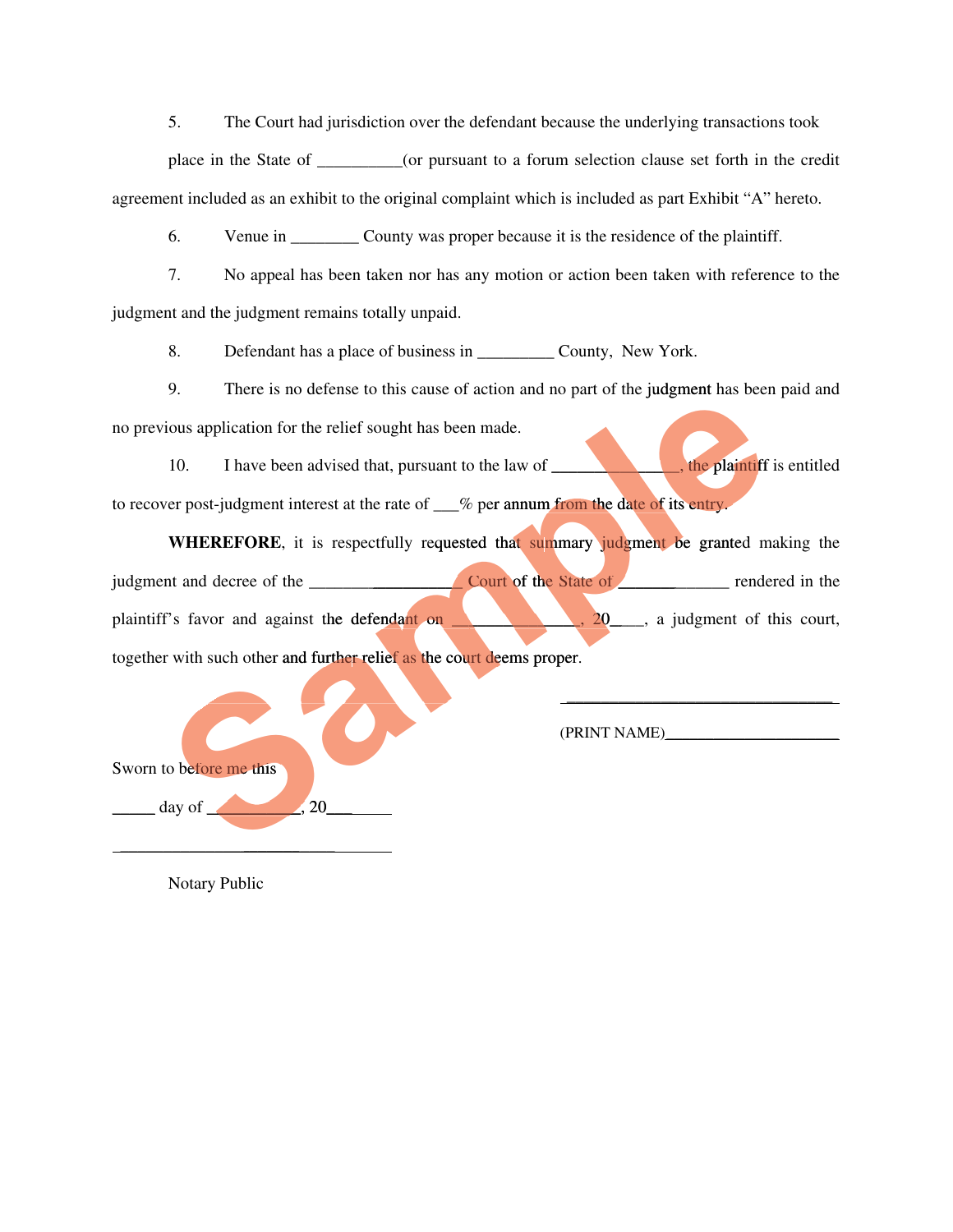| At An IAS Term of the Supreme Court,                                                                    |                                                                             |  |                                |           |                           |
|---------------------------------------------------------------------------------------------------------|-----------------------------------------------------------------------------|--|--------------------------------|-----------|---------------------------|
|                                                                                                         |                                                                             |  | County held at the Courthouse, |           |                           |
|                                                                                                         |                                                                             |  |                                |           |                           |
| PRESENT: Hon. J.S.C.                                                                                    |                                                                             |  |                                |           |                           |
| <b>STATE OF NEW YORK</b>                                                                                |                                                                             |  |                                |           |                           |
| <b>SUPREME COURT</b>                                                                                    | COUNTY OF                                                                   |  |                                |           |                           |
| <b>CREDITOR,</b>                                                                                        |                                                                             |  |                                |           |                           |
|                                                                                                         |                                                                             |  |                                |           | <b>JUDGMENT AND ORDER</b> |
|                                                                                                         | Plaintiff,                                                                  |  |                                | Index No. |                           |
| $-VS-$                                                                                                  |                                                                             |  |                                |           |                           |
| DEBTOR d/b/a,                                                                                           |                                                                             |  |                                |           |                           |
|                                                                                                         | Defendant.                                                                  |  |                                |           |                           |
| Plaintiff has moved this Court for summary judgment against the defendant on a judgment                 |                                                                             |  |                                |           |                           |
| entered in favor of the plaintiff and against the defendant in <b>Figure 20</b> Court of the State of   |                                                                             |  |                                |           |                           |
|                                                                                                         | In support of the motion, plaintiff has submitted a Summons and a Notice of |  |                                |           |                           |
| Motion for Summary Judgment in Lieu of Complaint, both dated 30 (20 ft in Affidavit of                  |                                                                             |  |                                |           |                           |
| $\frac{1}{20}$ , sworn to the day of $\frac{1}{20}$ , 20 $\frac{1}{20}$ a Court-exemplified copy of the |                                                                             |  |                                |           |                           |
| judgment annexed thereto; and proof of service thereof by personal delivery to the defendant on         |                                                                             |  |                                |           |                           |
| 20 No papers were submitted in opposition thereto and a hearing on the motion                           |                                                                             |  |                                |           |                           |
|                                                                                                         |                                                                             |  |                                |           |                           |
|                                                                                                         |                                                                             |  |                                |           |                           |
|                                                                                                         |                                                                             |  |                                |           |                           |
| having appeared in opposition thereto, and due deliberation having been had; it is                      |                                                                             |  |                                |           |                           |

ORDERED, that the motion of the plaintiff is hereby granted; and it is